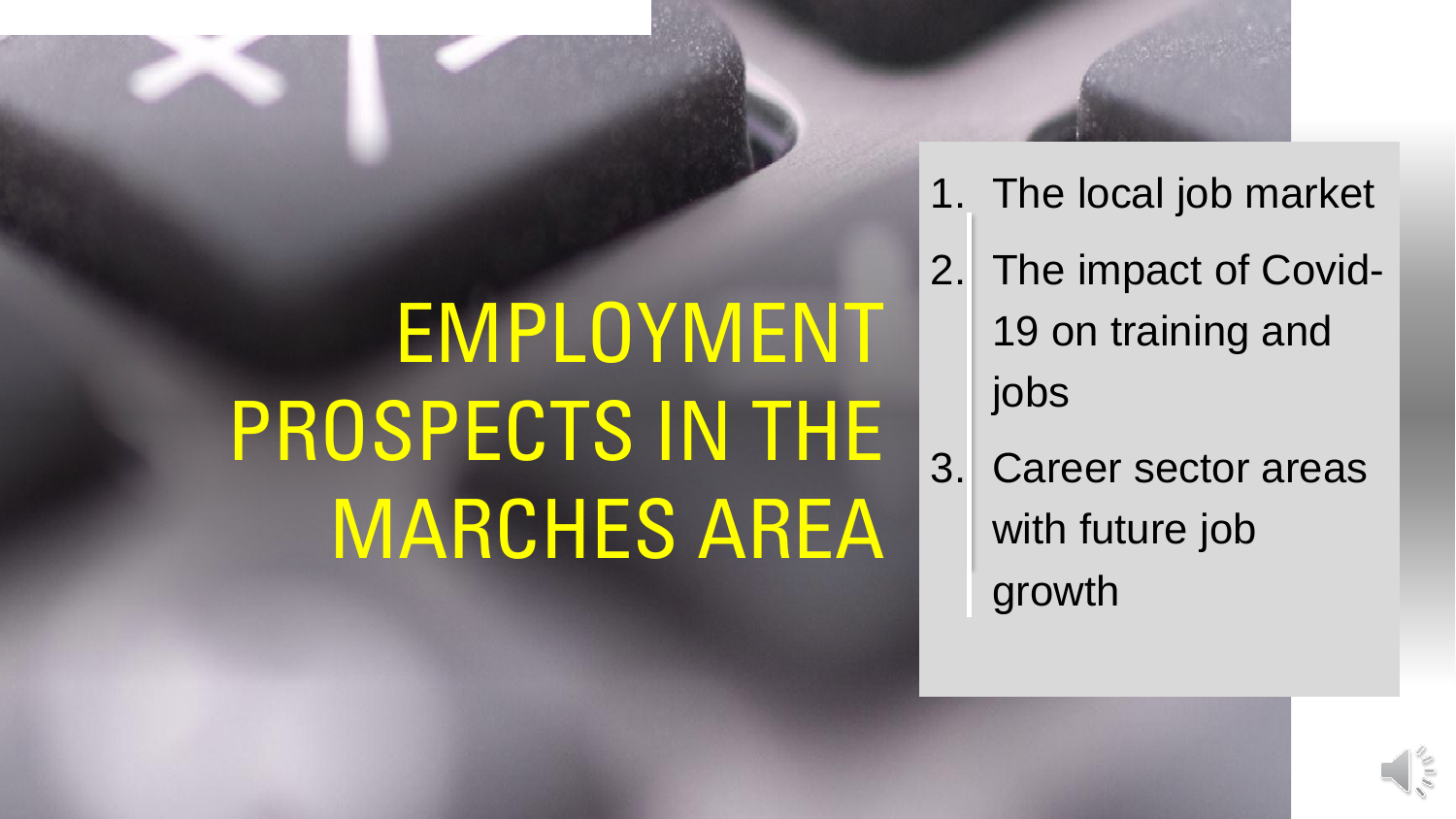# **GOOD TO KNOW**

Understanding the local and national job market will help you plan your career:

- To make informed choices about study and training routes
- To understand which career sectors will experience future growth and investment in your area
- To prepare for job roles that will be in demand
- To understand that wider issues affect the future jobs market

### We call this information **Labour Market Information**

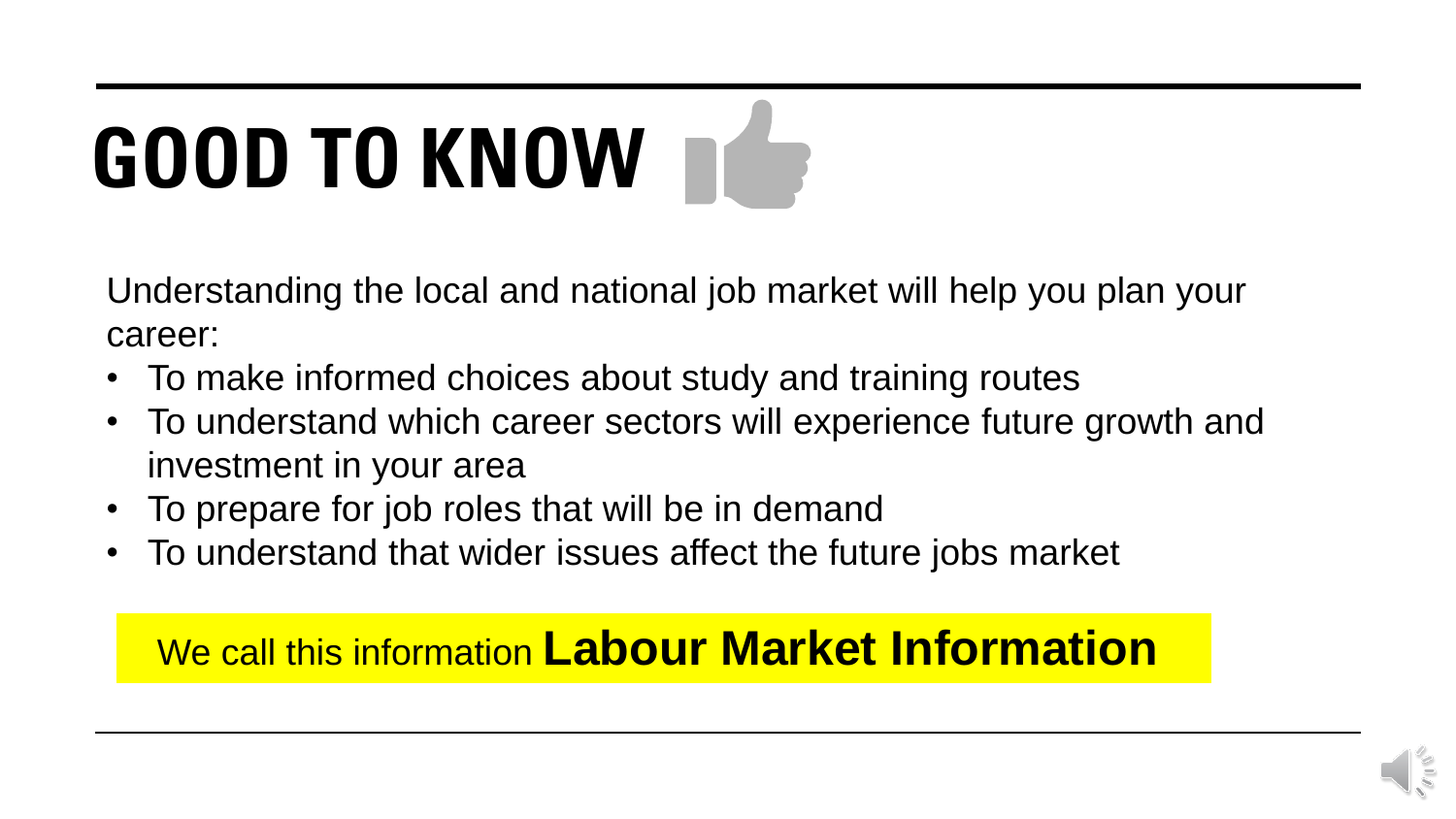## **YOUR LOCAL AREA**

The local economic area covers Shropshire and Herefordshire.

It is known as the Marches

The population is 695,800 people, 59.6% are aged 16-64 years.

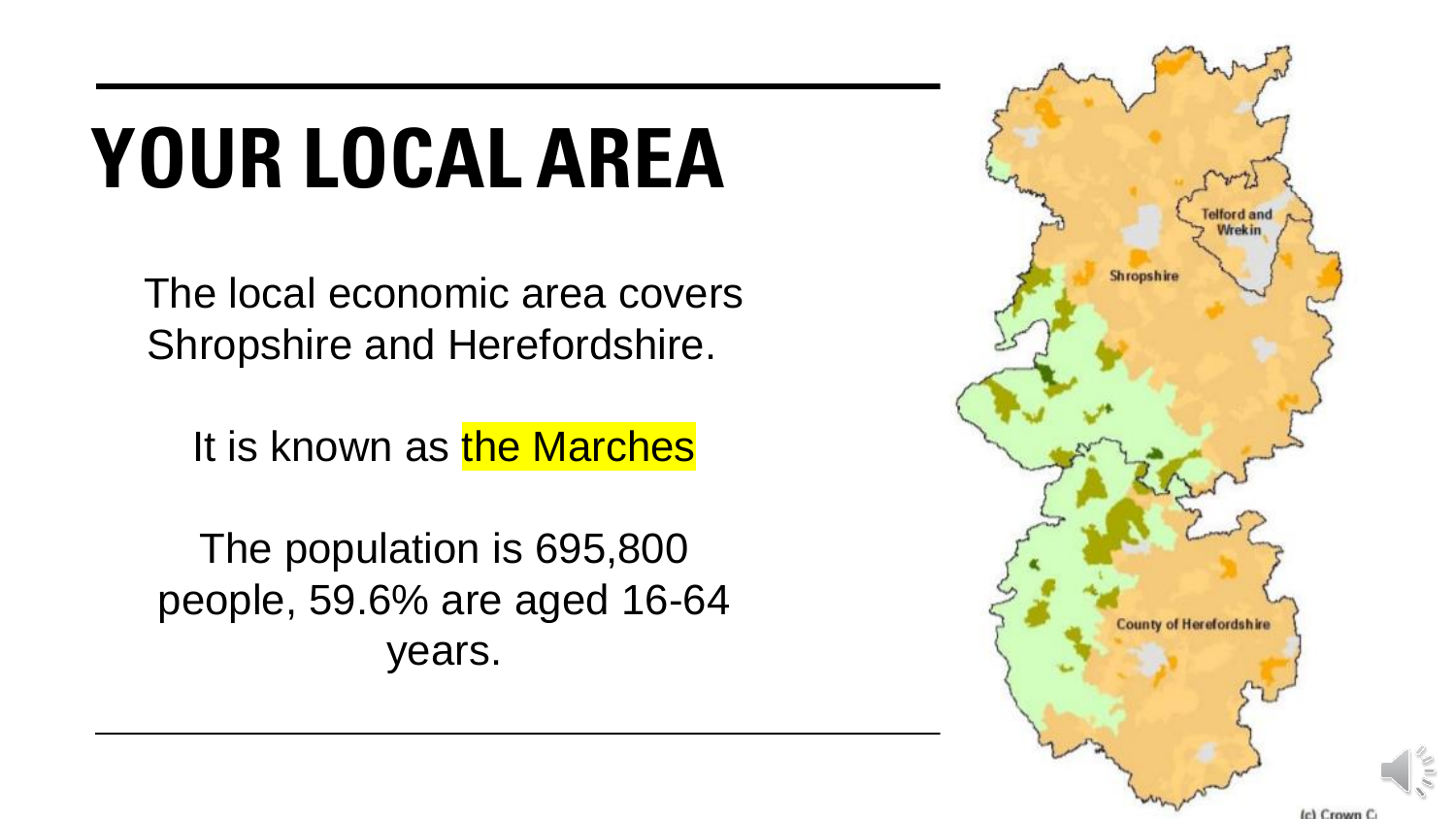### **Main towns in the Marches area**



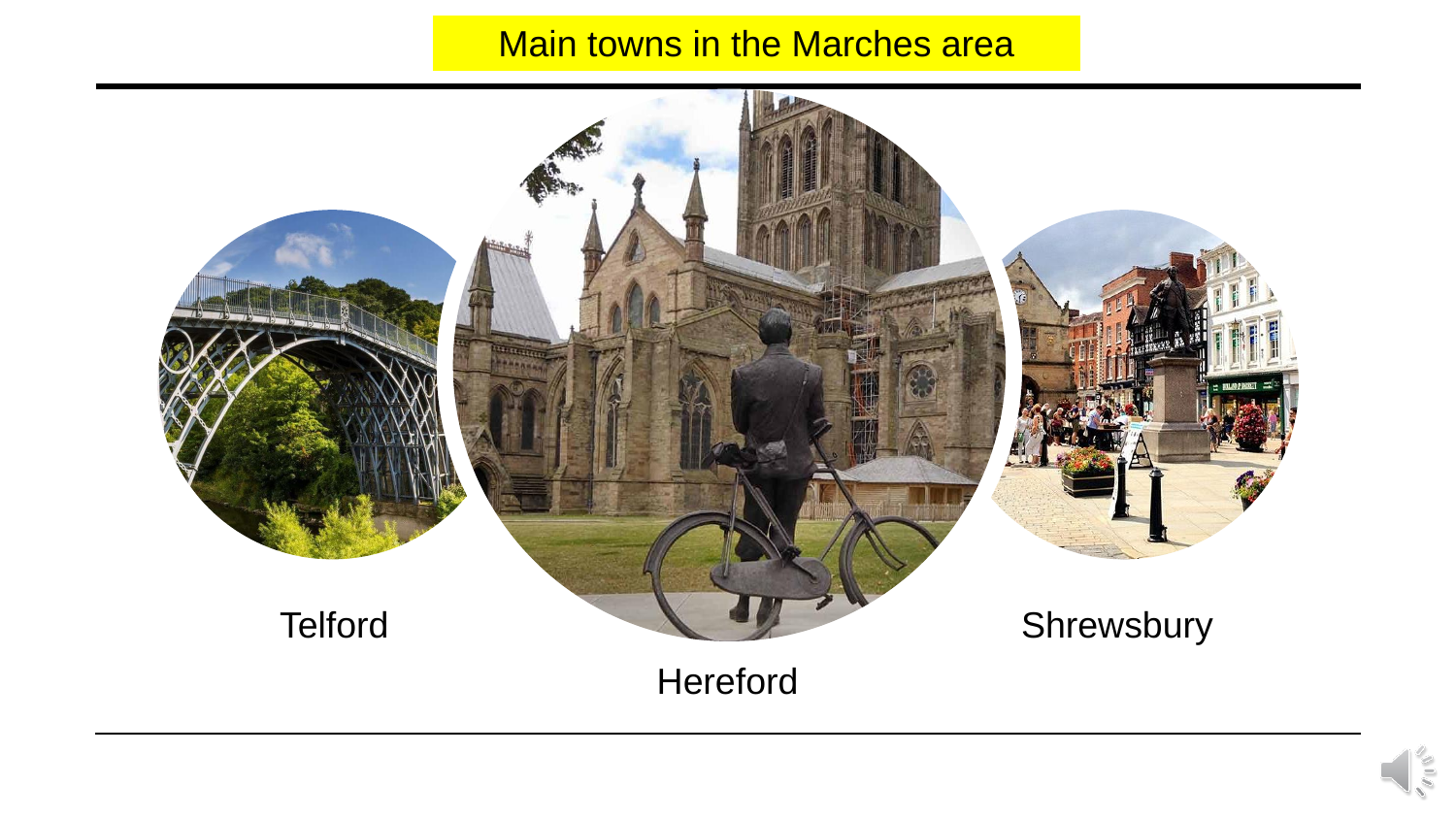### Hereford 4 Business

Hereford is home to major food and drink brands and has several specialist advanced manufacturing and engineering businesses. Its strong MOD defence heritage and investment has evolved into an emerging cluster of cyber security and resilience firms.

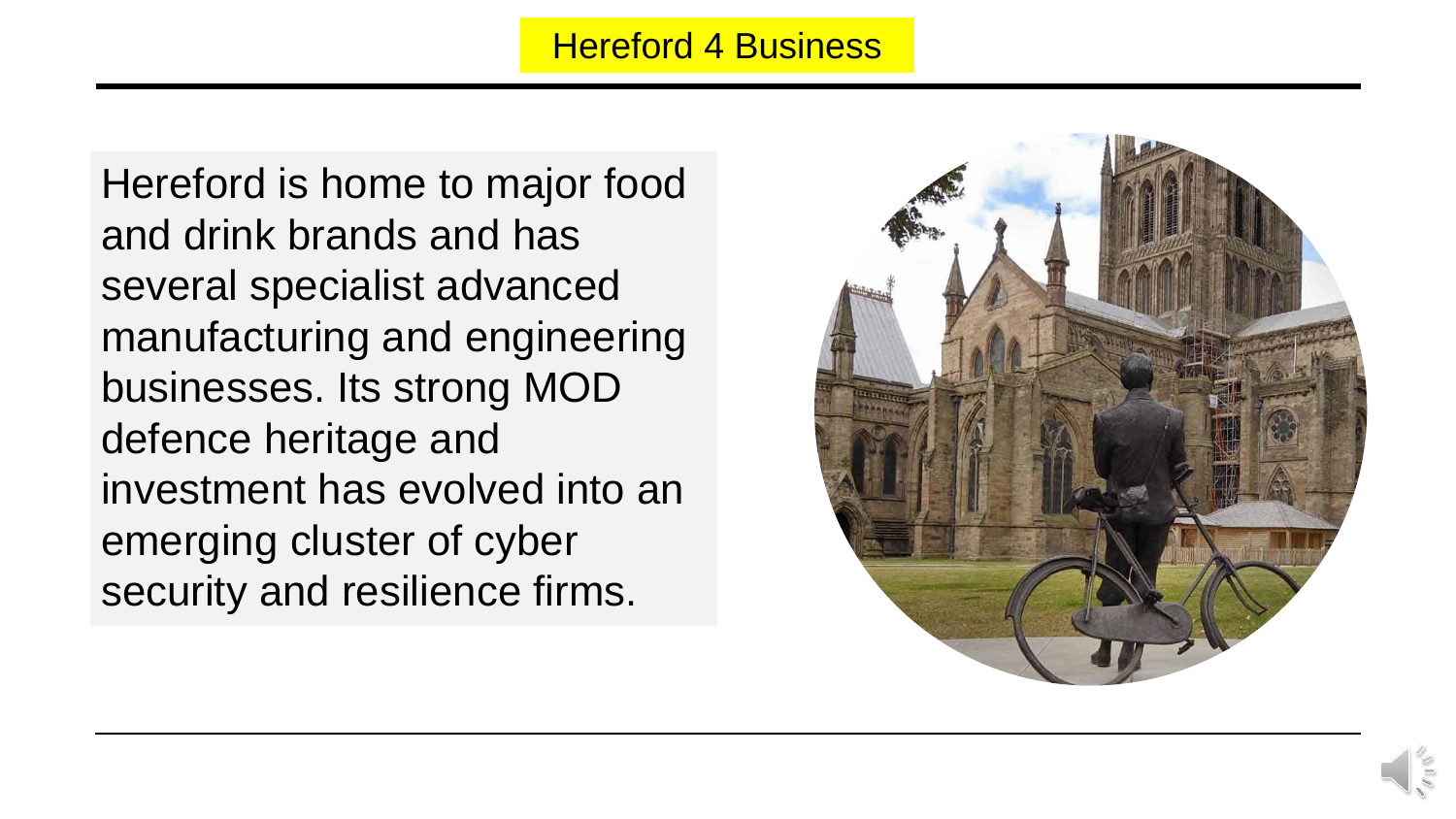### **Shrewbury 4 Business**

Shrewsbury is an important commercial centre, serving a wide area, with a range of cultural and heritage assets, as well as agri-food and agri-tech and manufacturing companies.

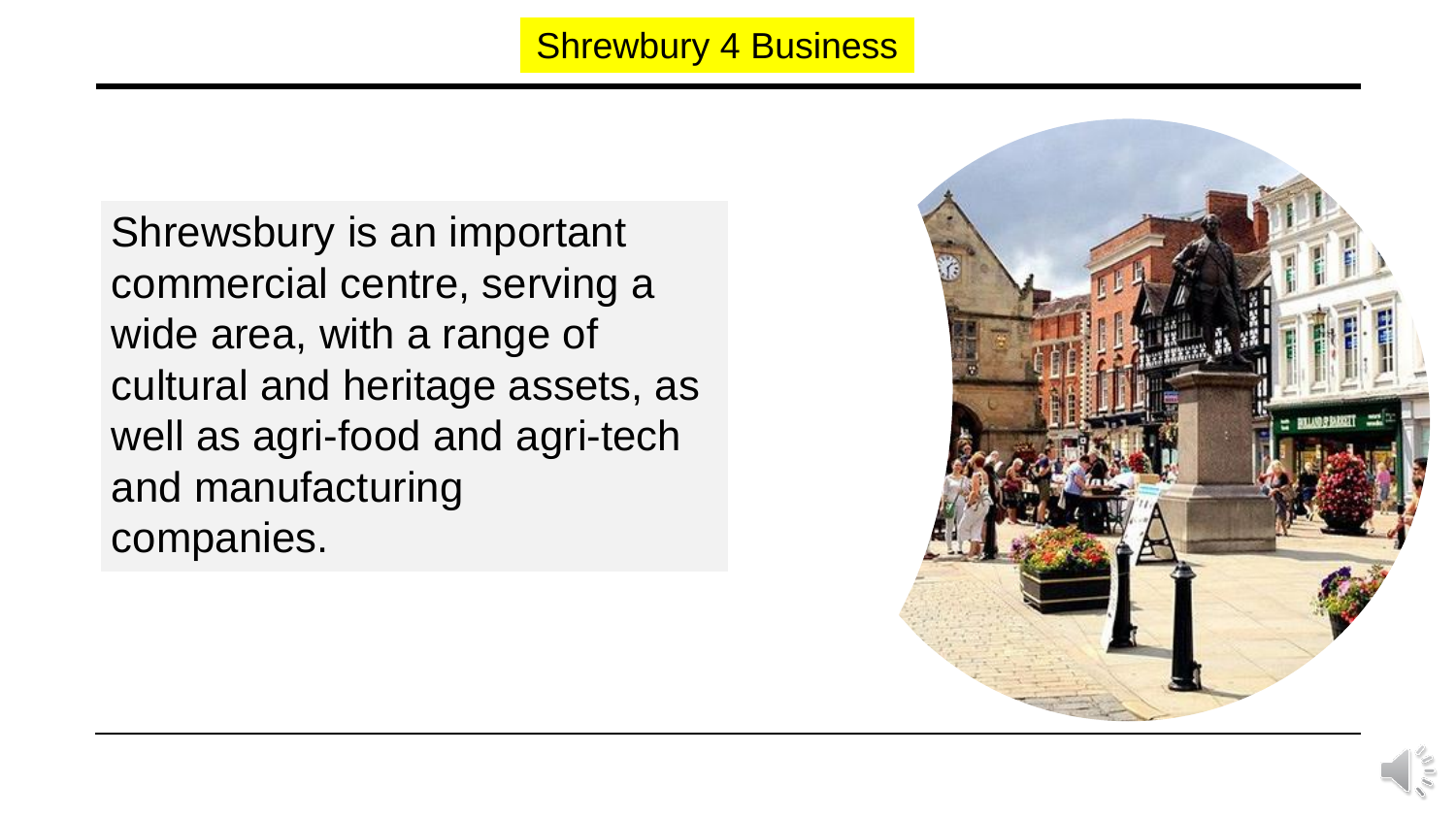### **Telford 4 Business**

Telford and the local area is a fast growing, diverse modern business location at the forefront of opportunities in advanced manufacturing, engineering and agri-tech.

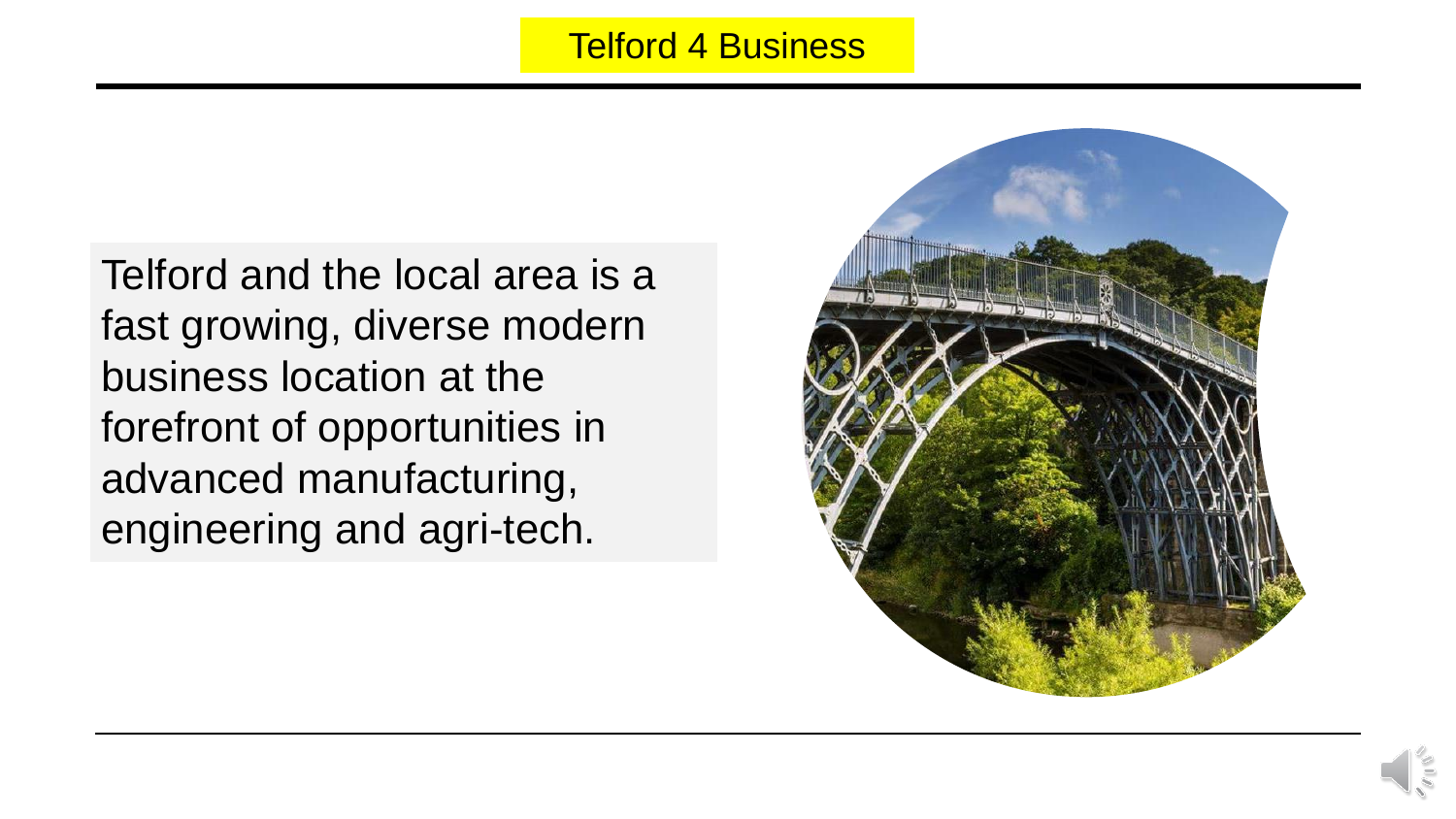### Employment stats

## **YOUR LOCAL LABOUR MARKET (1)**



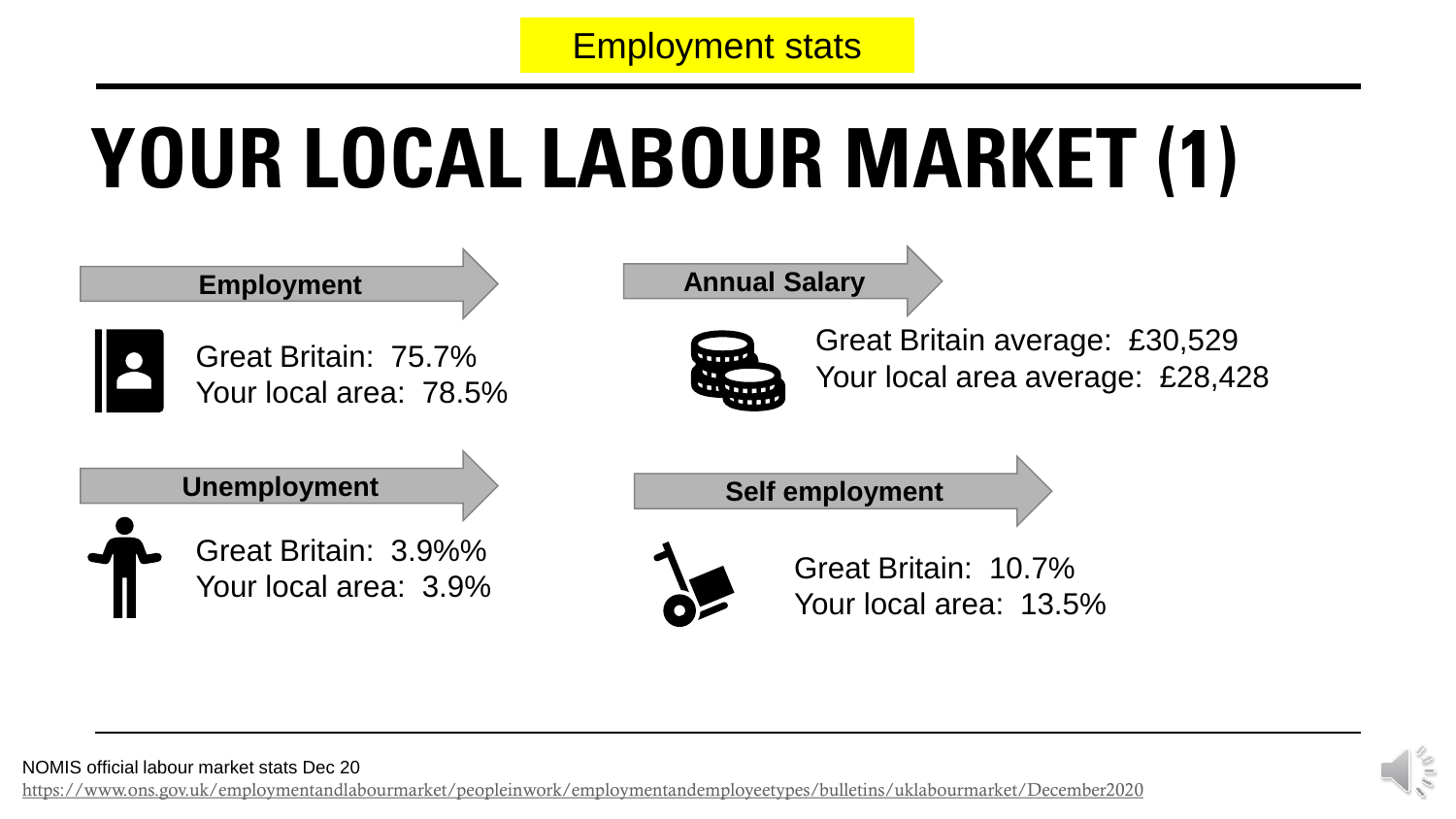The sectors people work in

## **YOUR LOCAL LABOUR MARKET (2)**

### **Sectors with jobs**

- Wholesale and retail: 49,000 17.3%
- Manufacturing: 39,000 13.8%
- Health and Social care: 39,000 13.8%
- Accommodation & Food Services: 25,000 8.8%
- Education: 24,000 8.5%
- Administration: 19,000 6.7%
- Professional, Scientific,Technical: 17,000 6%
- Construction: 14,000 4.9%
- Public admin, defence, social security: 19,000 6.7%

### **Sectors with Fewer jobs**

Transportation & storage: 11,000 3.9% Arts & Entertainment: 6,000 2.1% Finance & insurance: 4,500 1.6% Water supply & sewage: 2,500 0.9%

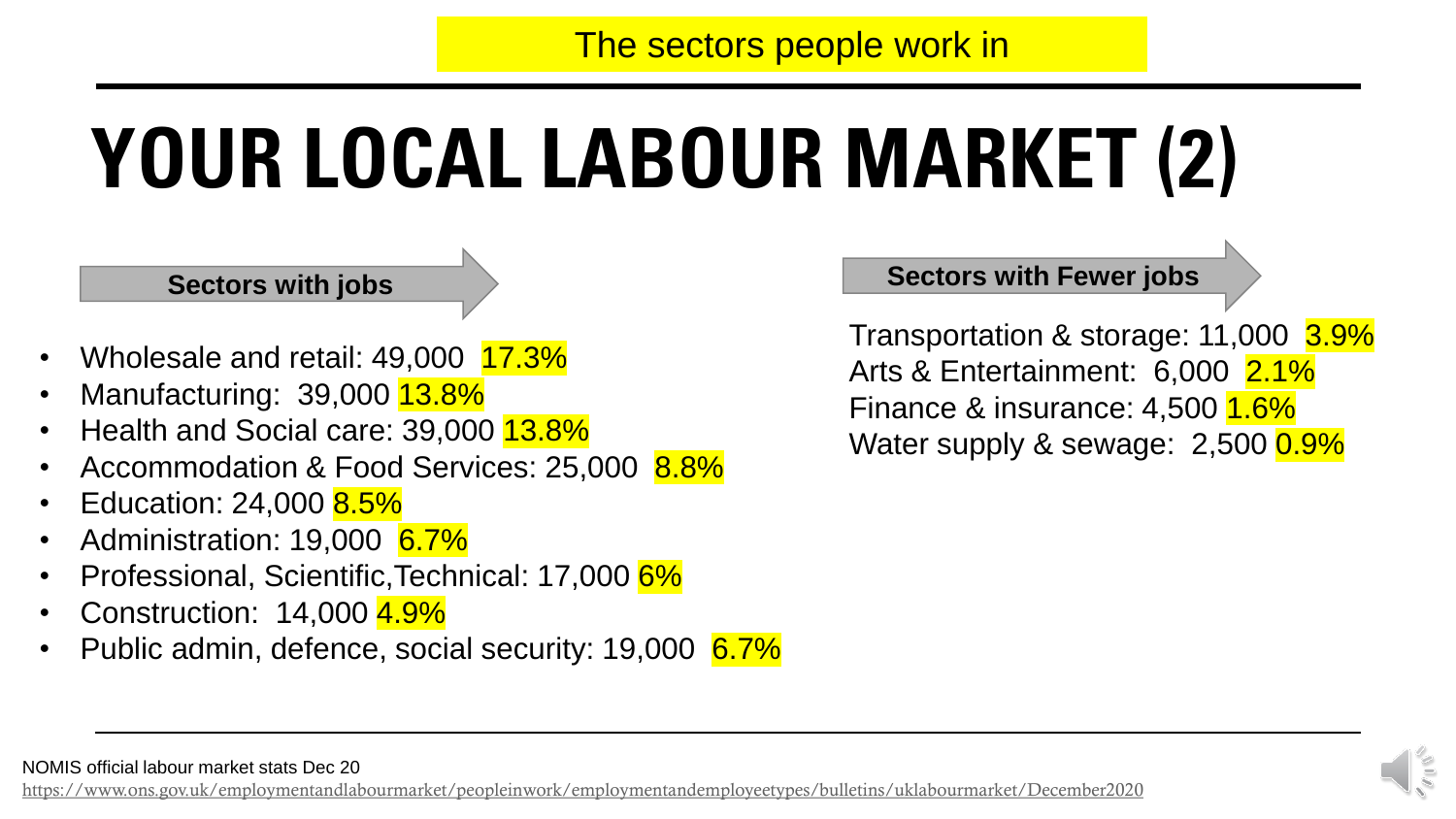## **YOUR LOCAL LABOUR MARKET (4) Key Growth sectors**

Health and social care



Energy

**Transport** 





Advanced manufacturing

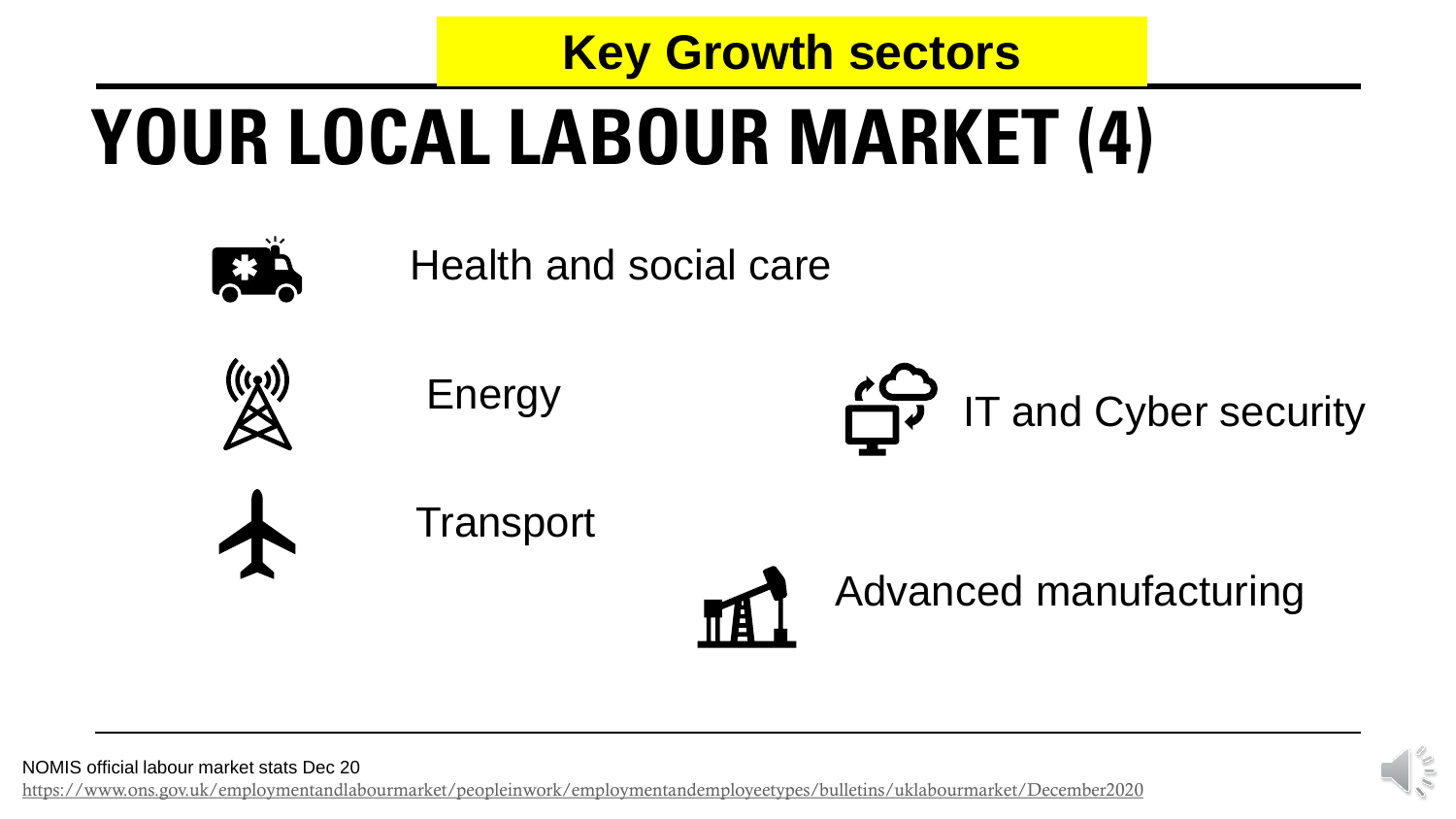## **ECONOMIC GROWTH AREAS**

Advanced manufacturing and engineering: the Marches will continue to be a successful cluster at the forefront of making and servicing 'next shape' components using high-tech, energy efficient techniques

Agri-food and agri-tech businesses in the Marches are in prime position to engage in high-tech, environmentally sustainable food production, processing, packaging and distribution

Building on the local specialism, there are plans to secure the Cyber Valley's position as a global Centre of Excellence in cyber security and resilience

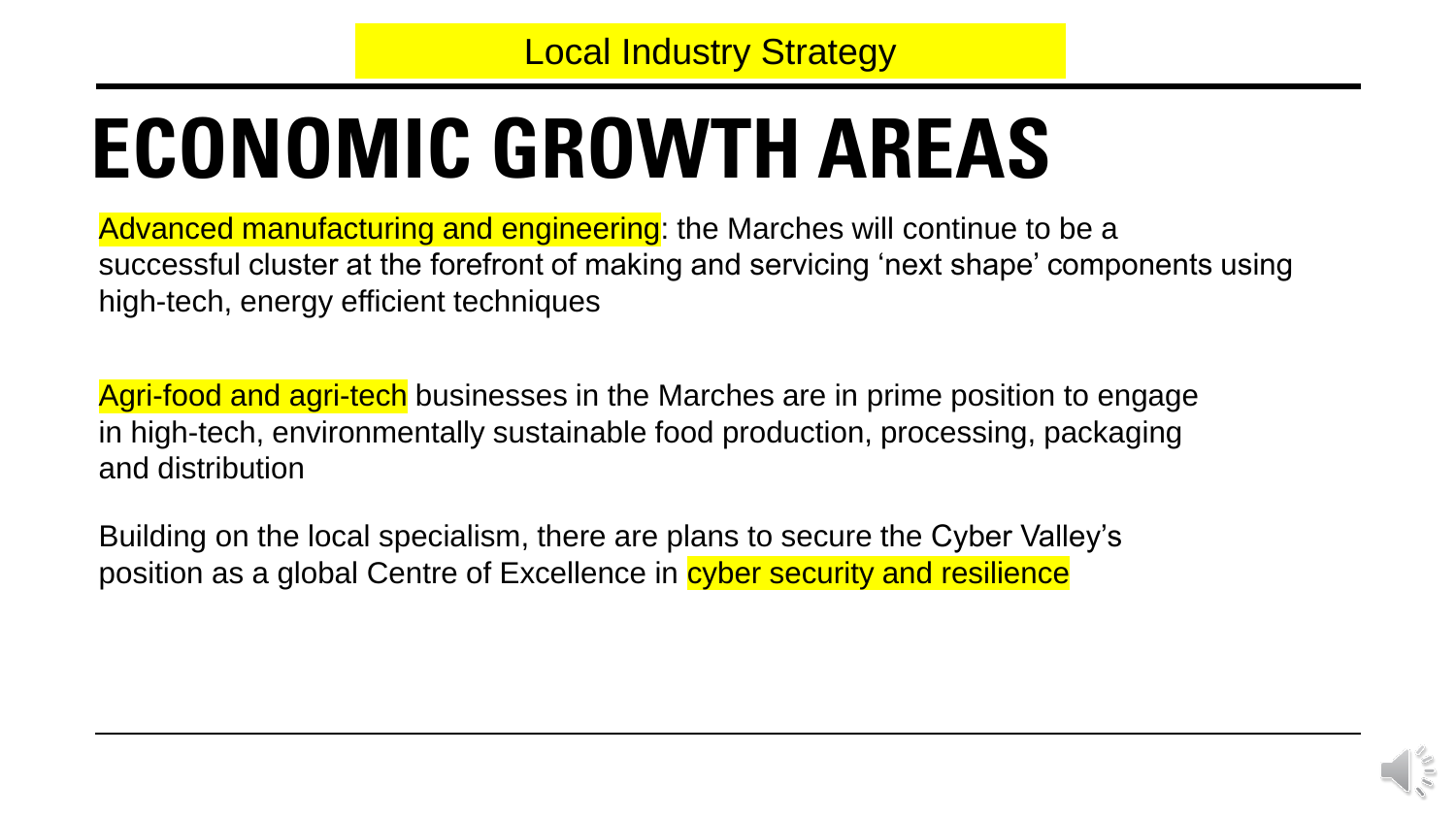## **FACING THE JOB CRISIS**

The impact of Covid-19



 $\leq$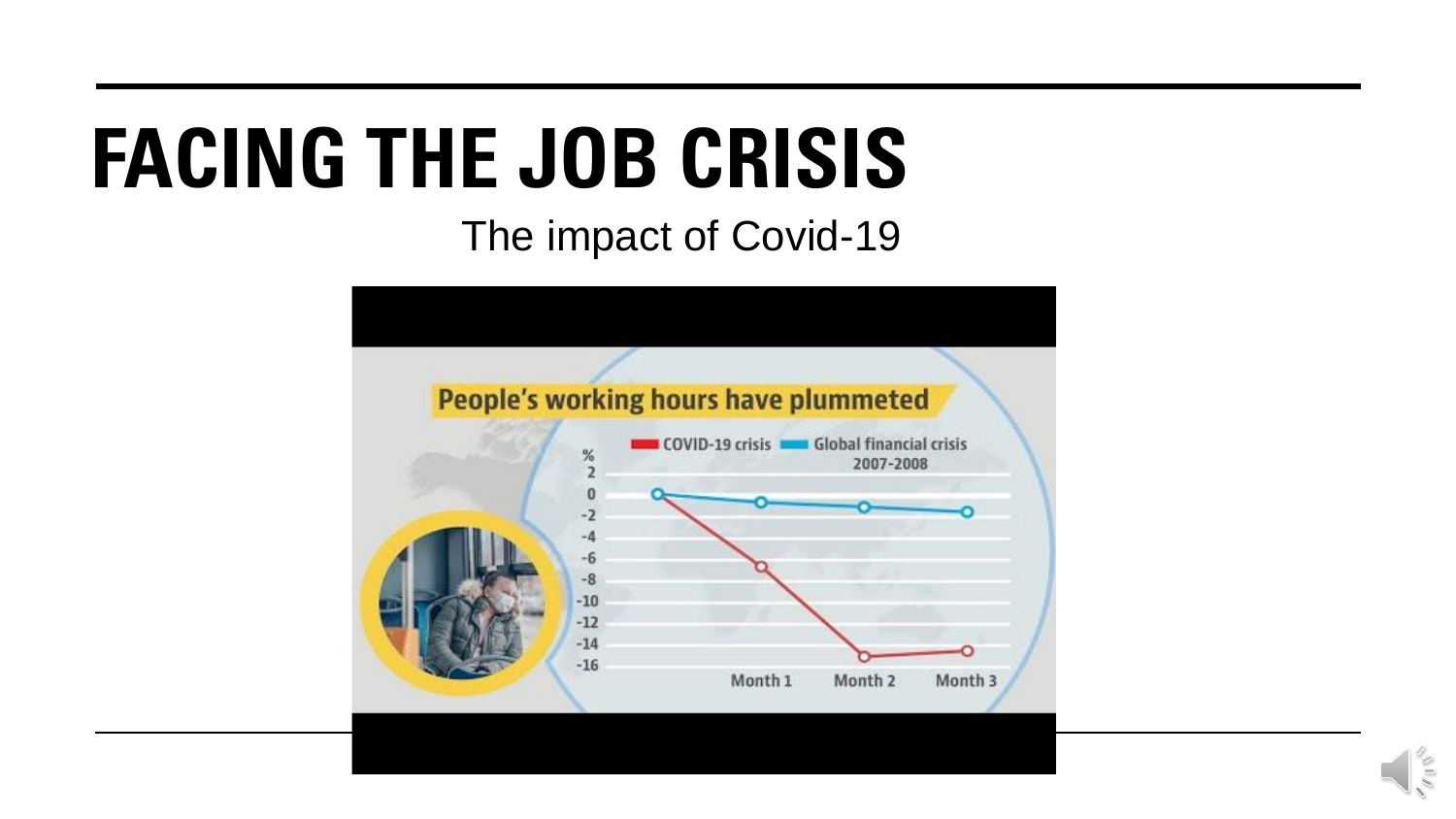Meeting the Challenge of the Future World of Work

- The world is changing, but there are many ways you can prepare for the future of work.
- You have many opportunities to develop the skills and knowledge that will help you thrive in the future.
- For example: at school or college, at home, during your part-time job, or through extracurricular activities.

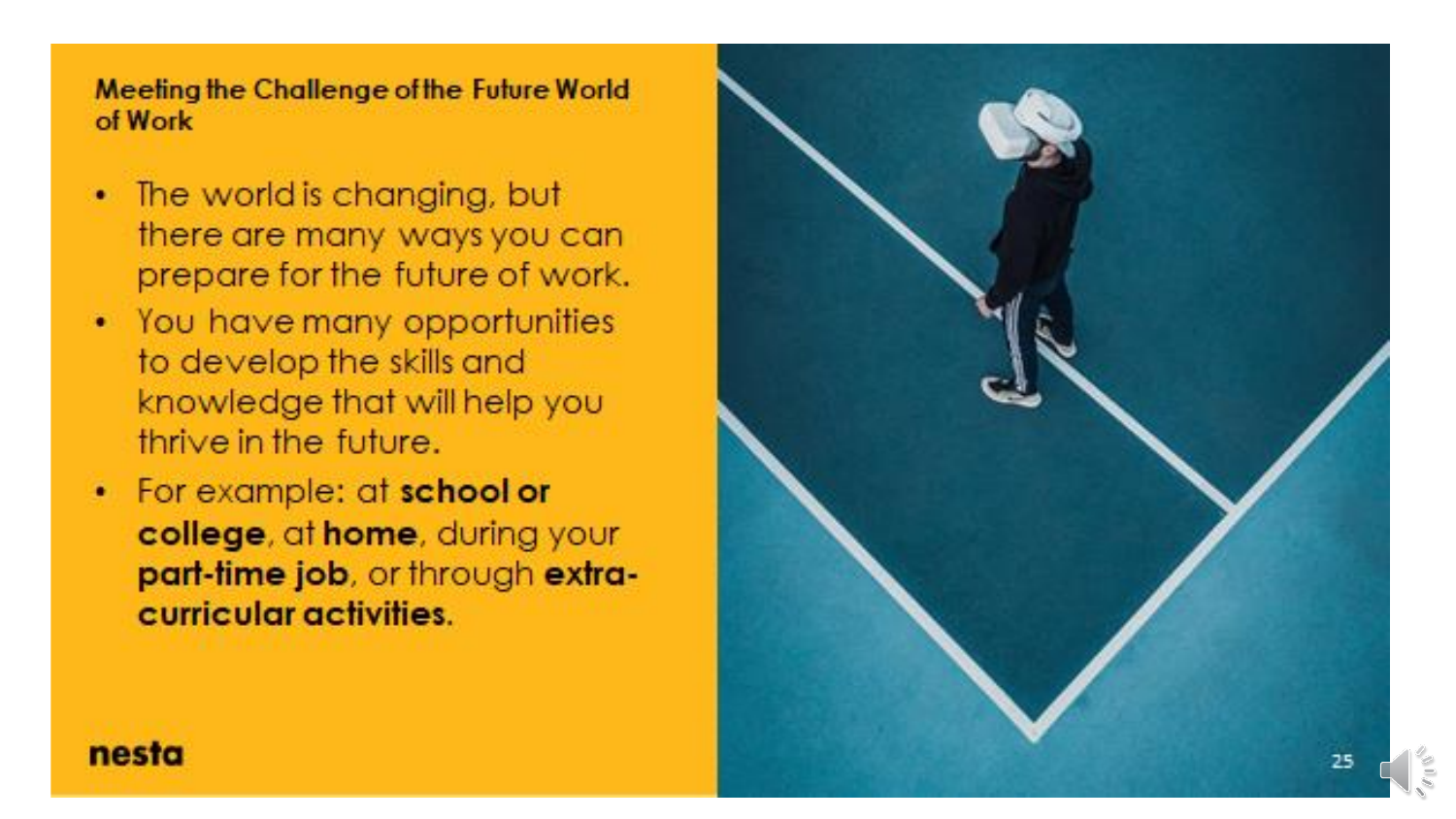### Skills and Knowledge for 2030

**Interpersonal Skills:** Skills used to interact and communicate with other people.

- Ability to collaborate
- Understanding of others
- Teaching others

### **Learning Skills:**

Skills used to learn new knowledge and behaviours.

- Setting goals
- Getting feedback
- Asking relevant questions

### **Broad-based knowledge:**

- English language
- **History**
- Management studies
- **Philosophy**

### Specialised Knowledge:

- Science:
- Technology
- Engineering
- Maths:
- Foreign Languages

**Higher Order Thinking Skills:** Advanced thinking skills which go beyond just remembering facts.

- Originality
- Active learning
- Range of ideas
- · Complex problem solving
- Judgement and decision making

### nesta

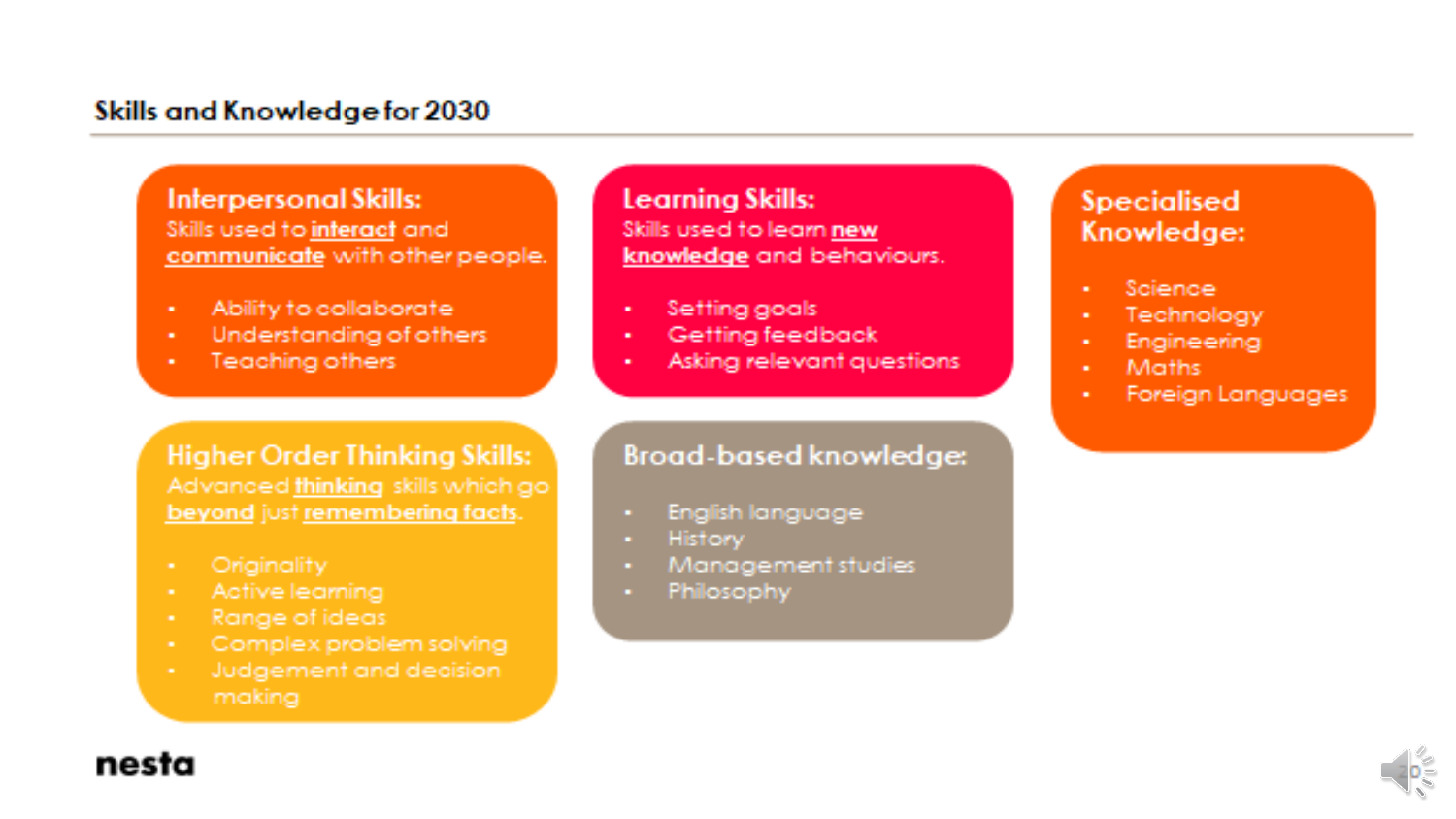### **Reflect on the following**

Q. Which do you think are the most important skills for you to develop for your future? Why?

Q. Which skills are you currently most confident in? Why?

Q. Are there any skill areas you are less confident in? Why?

Q. What opportunities are there outside of school or college to develop these skills further?

### nesta